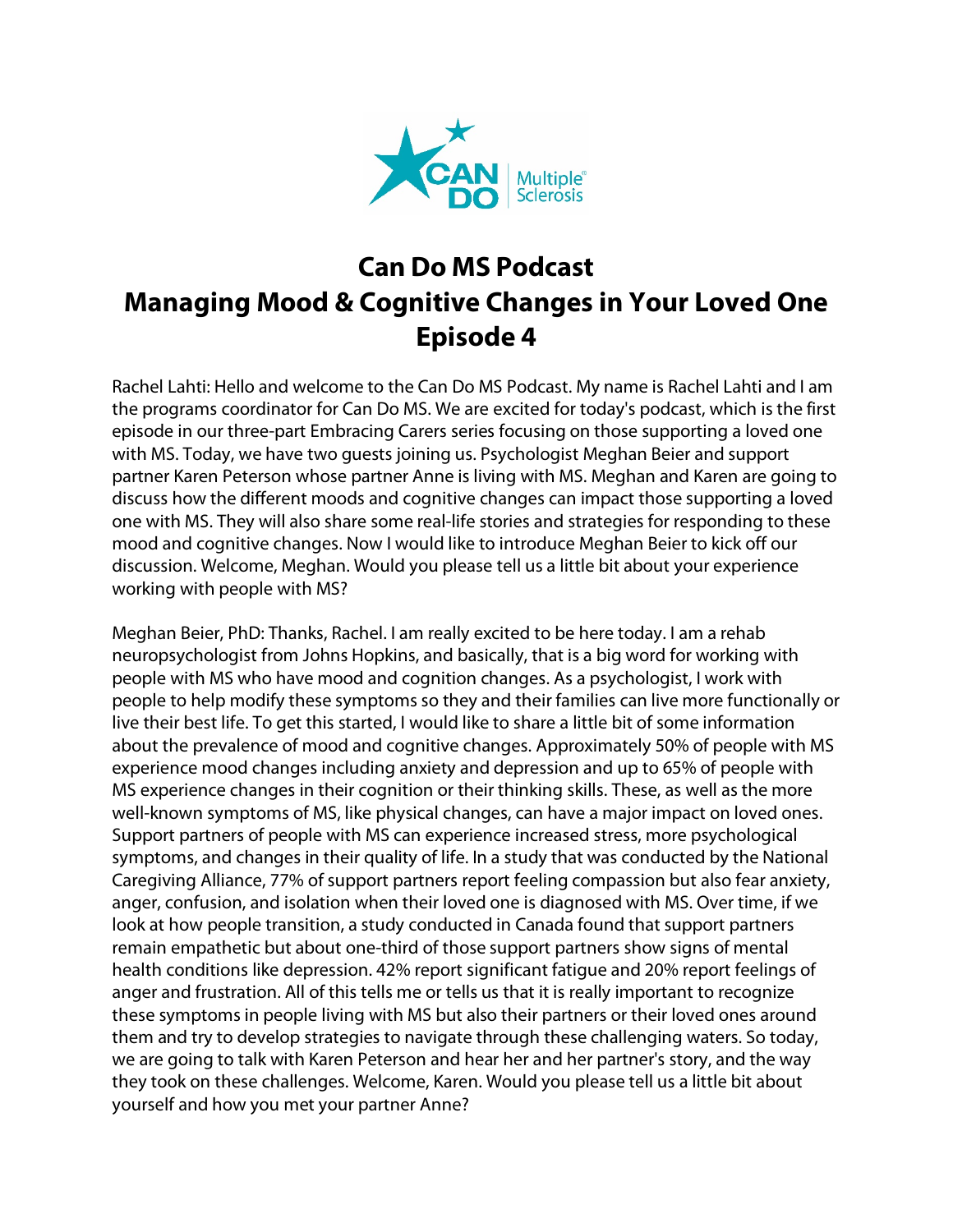Karen Peterson: So, thanks, Meghan. I am from New York. Both Anne and I live about 45 minutes north of the city out of Manhattan. When Anne and I first met, I was a college athletic director and now I work as a middle school high school athletic director. I met Anne through mutual friends. I was living in New Hampshire at the time and she was living in New York. And I had family living in New York, my sister lived here so I ended up moving down to New York. And we have been together for 30 years.

Meghan: A long time. So can you tell us a little bit about your relationship now? What activities do you and Anne do together to stay connected?

Karen: Yeah. So we are very fortunate. Anne is doing pretty well physically, she has her moments and her struggles but we play golf together when we can, we spend time with our pets, we like to travel. We have a house in Maine, that is our happy place to kayak, and sit on decks, and eat lobsters, and visit with friends whenever we can. We also like to just hang out at home when possible. I work a lot of hours and work a lot of weekends so anytime we can get it home for some quiet time together is pretty precious to us.

Meghan: So work and spending time together takes up a lot of your time. How do you maintain your own well-being?

Karen: Sometimes I am not very good at that part. I do try to work in the garden whenever I can, dirt seems to be a relaxer for me. I have a great support of a group of friends and people that I also work with. So we depend on our friends a lot for support and fun and they are always there for me to talk to. So even though work takes up a lot of time, I should be doing things like exercising more but hopefully, when I retire I will be doing more that.

Meghan: Support partners can have a lot of different reactions to a loved one being diagnosed with MS. Do you remember your reaction when you learned that Anne was diagnosed with Ms?

Karen: Yeah. I remember my reaction pretty clearly. I remember exactly where I was. Her diagnosis was a struggle. They said she had MS. I said she did not have MS. So, MRIs were not very big back then. So, I do remember getting the final news. I was at work and I just remember being pretty devastated. And sort of knew at the time that would be a reaction I should not show to Anne, that I was going to have to be strong for her because she was very devastated. And my first thought that our lives would never be the same, that she would probably be in a wheelchair, and my heart really broke for her at the time.

Meghan: What were some of the first mood and cognitive symptoms that you noticed in Anne? So, you said she was pretty devastated. How did that first present when she was diagnosed and maybe as time went on?

Karen: Yeah. So, I noticed mood changes before any cognitive changes. So, she was in the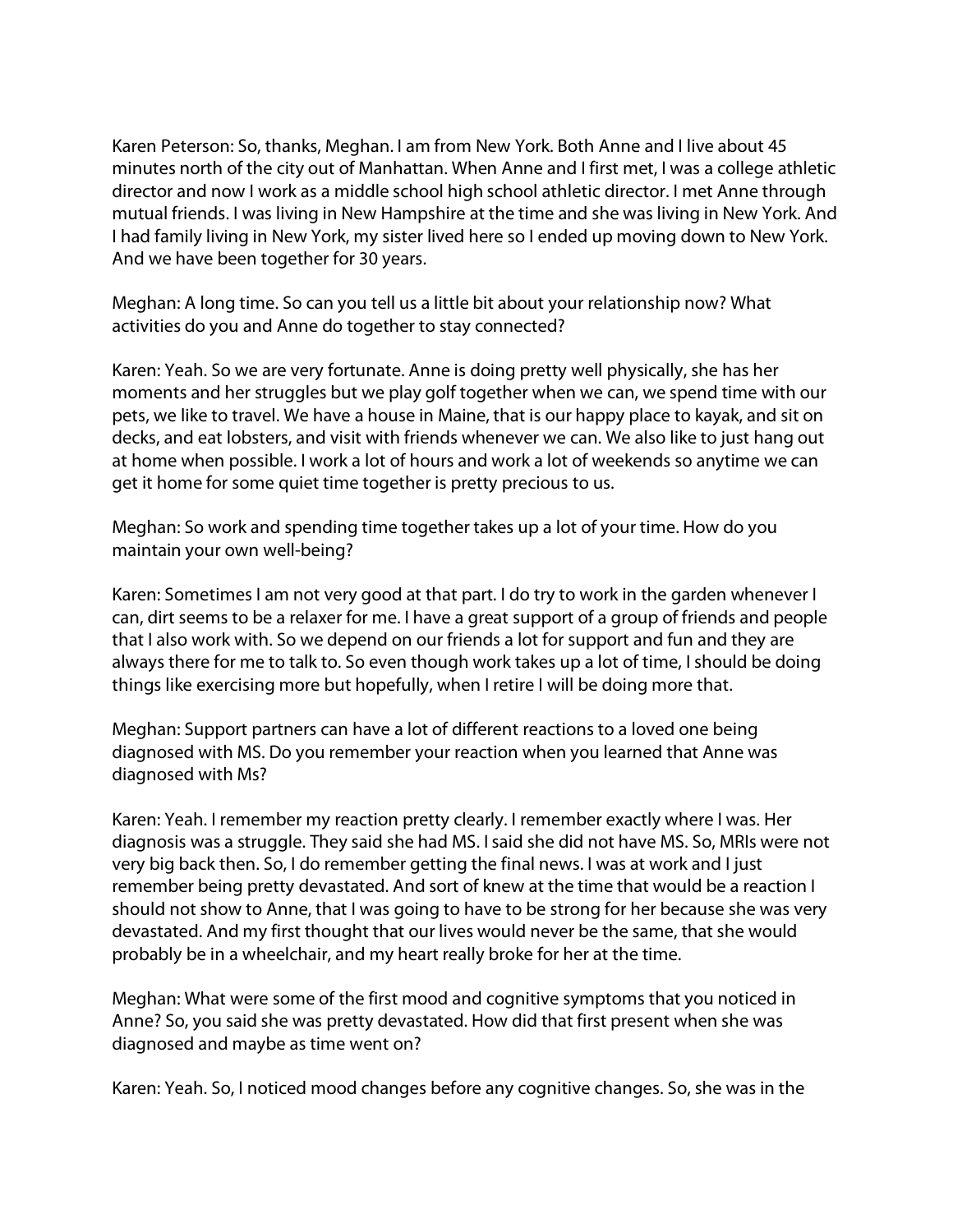hospital at the time and came home and was struggling with optic neuritis and balance issues but she pretty much checked out. She did not want to engage with me, with our friends. She put on a strong face in front of her family because she did not want them to see that she was struggling but when it came to me, she was not very engaged, she did not want to talk. She was on steroids at the time. It was really hard for us to figure out what was going on. Well, I thought it was a combination of the steroid treatment and the fact that she had received this devastating news so she probably was not going to be in a good mood. But Anne is a planner, was always a planner. And she stopped planning, she stopped planning meals, she stopped doing anything that she could even do around the house. And she was devastated that she was out of work. This had happened at the end of the year so we were in the summertime, and she was a teacher so we had a little time to get ourselves together. But I know in the forefront of her mind was how was she going to get through a lesson? How was she going to get to school? How was she going to work? Her work was very important to her. And I did start to notice that she was having trouble. When she did talk to me, word retrieval was an issue for her and so I know she was really struggling with how was she going to continue her life as a teacher. But she pretty much checked out on all of us.

Meghan: So, there was a lot of uncertainty for her and uncertainty for you about what was going on as well. So at first, you thought maybe this was about the steroids or maybe just the initial diagnosis.

Karen: I never even thought of depression at the time. Anne has never exhibited any depressive behavior at all and during our relationship. So, I figured at least she just had a rock dropped on her pretty much and if she was not feeling well and she was on steroids. So I figured we were just going to have to try and get through this but she would not sort of snap out of it. It was like, I bring friends over, she was not attentive to them, she would watch some TV, she would go upstairs. We had a greyhound at the time and the greyhound was one to take care of her. So she and the greyhound would go upstairs and I would find myself sitting downstairs by myself. And then, she would even take the remote with her. So looking back on it, I know now that she felt like she was losing control but she was really obstinate. She tried to get in the car and try to drive when she could not see. I tried to work deals with her. We live in a two-story house and the bedrooms are upstairs, and I said, "If you come down, you need to let me know or have somebody else come and help you." And so, she comes down the stairs halfway by herself and then goes back up just to irritate us. But that was behavior - that was she had never exhibited that kind of behavior before.

Meghan: So, she did not want to lose her independence but it was worrisome for you as well.

Karen: I was worried to leave her alone. At that time, her mom was alive and I would ask her mom to come over but she was again, pretty brave in front of her family. It was hard for me to figure out how to go to work and make sure that she was safe so that was very worrisome. And sometimes I would call and she would not pick the phone up so I did not know what was going on at home. So that was pretty stressful.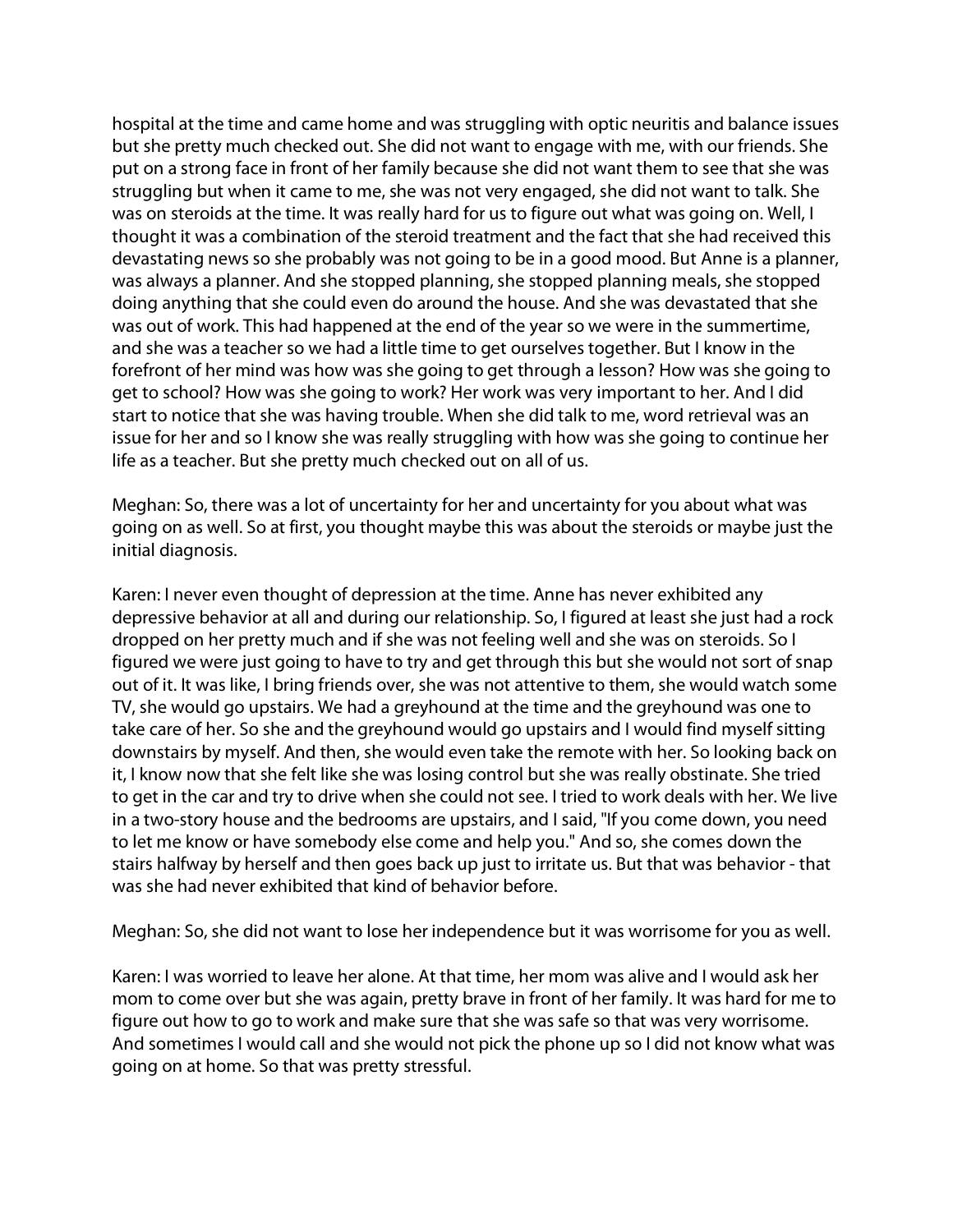Meghan: So, when did you learn that mood symptoms could be a part of the MS diagnosis?

Karen: Well, we were lucky that we live near an MS Comprehensive Care Center and did a lot of research and changed her doctor there. And started to see a psychologist and who mentioned that some of this may be associated with MS. We really did not pinpoint that. I would have to say until about six or seven years ago when more research was done and that is when we really found out that the depression was a symptom of - could be a symptom of MS just like her numbness on her right side was in her optic neuritis. And we said, "I am not crazy. I do not need to go see somebody." And we are like, "No, you are not crazy. But something is going on." And she said loudly, "The only reason I would go is that I am crazy." We did not really know that for a while about the symptomatic nature of the depression.

Meghan: So, jumping forward in time a little bit. You said about six years ago, you learned that depression and these kinds of mood symptoms could really be a part of the MS diagnosis. Tell me how that changed your thoughts or what you felt about these kinds of symptoms that change your perspective on them.

Karen: Yeah. I think it did. I know for Anne, it was sort of a big hurdle. She finally looked at me and said, "I have not been crazy all these years." It did make a big difference for her and she thought at the time that would make a huge difference for people who were newly diagnosed. She has often said, "If I had known it was part of the MS progression or if I had known it was just a symptom of MS, I would have reached out for help sooner." Just like you do when she was on medication for this numbness and tingling that she feels and spasms that this would - she would have just been more willing to sort of taking that first step and trying to get help for it.

Meghan: So that must have been really difficult for you to hear. You are noticing her mood changes but having those conversations for her suggesting maybe going to see somebody but then hearing, "I would not go in unless I am crazy." What was that like for you as her support partner?

Karen: It was very frustrating. I had a couple of friends who lived close to us at the time and they were wonderful. They would come over for dinner a few times a week despite Anne being cranky and not really wanting them there and we were all trying to encourage her to go see someone. We had gone to some newly diagnosed meetings and I had picked up some cards and people for reference. Anne came home and threw them all away and I would go through the garbage and keep them in hopes that we could get help. But it was very, very frustrating for me thinking that you really need to talk to somebody and knowing that I think she did not really want to talk to me because she was scared and did not want to let me know that, and I was scared and did not want to let her know that so that was a difficult time.

Meghan: So, what was the tipping point? What brought Anne into the MS Center to start seeing the psychologist?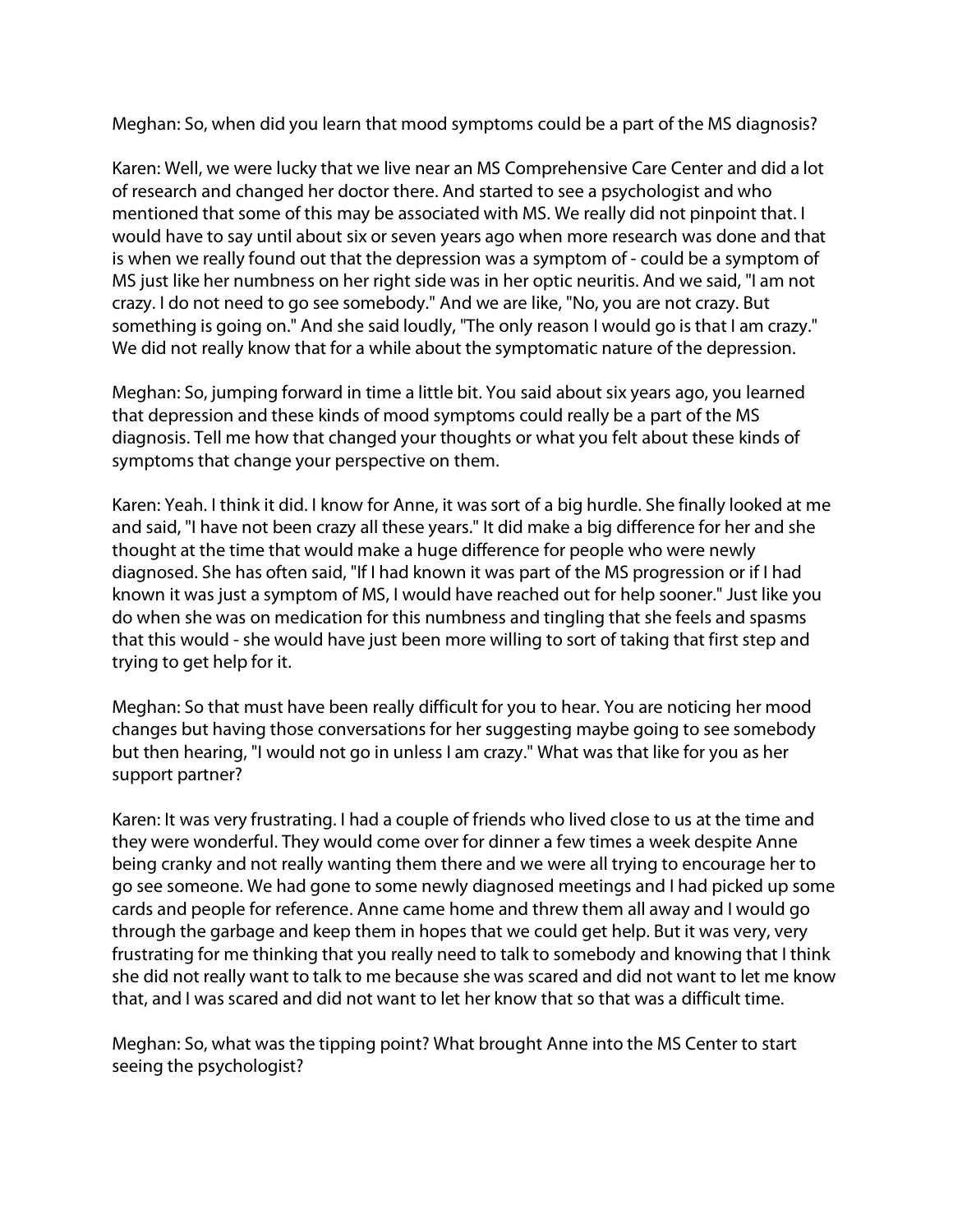Karen: I had sort of gone into protection mode. And I always tried to be upbeat at home and try and look at the light side of things and none of that was working, none of that changed her mood. And then like I said, it was getting pretty lonely. She was not engaging with me, she was not talking to me, she would either watch TV or go to bed. And so, one night I just sort of, I had reached my breaking point and I just said to her, "We can get through the physical stuff but you have to be present with me. I can push around a wheelchair if I have to. We can do anything we need to do to get through this but I cannot do it by myself." I probably did not say it that kindly. I think that she will tell you that she kind of woke up and said, "We really all I have been thinking about who is just self-absorbed with me and did not realize that this was affecting anybody else. And so it was at that point that she started considering going to see somebody at the MS Center.

Meghan: How did you find the professional help you needed?

Karen: I actually got the psychologist card at a newly diagnosed meeting that was being run by our local MS Chapter. And that person happened to work at the MS Center where we had relocated with Anne's new doctor. So, we found this Comprehensive MS Center and got her a read on this psychologist. And I knew it would probably be important for us to go to somebody that knew something about MS if possible, work with MS patients. We thought that might be more beneficial.

Meghan: And what was your role in all of this? Did you go to any therapy sessions with Anne or how did you transition with her?

Karen: Actually the first time we went, my two friends and I went with her. They did not come in with her to see the psychologist but there was a new brewery, this was when microbrewery started to happen. And there was a new one that opened right near the office and so we bribed her and said if she would go see the psychologist once, we would take her out for a beer and a burger. And so she reluctantly said that she would go so it took three of us and a beer bribe together there. And then I went - probably the first two or three sessions, I went in with her and started to work with the psychologist. Then I stopped going because I knew that she probably needed to be able to express herself without me being around. So she went on her own from then on.

Meghan: And like Anne, did you at any point have any feelings of depression or anxiety or things that you thought you could seek help for?

Karen: Yeah. I think in retrospect, I certainly do now at the time when I was in the middle of it all I just had to keep going I had to keep my job, I had to keep the house going, we had pets we had to take care of, I had to figure out how to take care of her and keep her safe. So, in retrospect, yes. I have had my days of depression and certainly my difficult days. I felt it was more - I guess I describe it more as loneliness despite my good friends around me. I felt like I had lost my best friend and partner like she was sort of gone and missing at that point. It was almost like a grieving process when I look back on it. I wish that I had gone and as Anne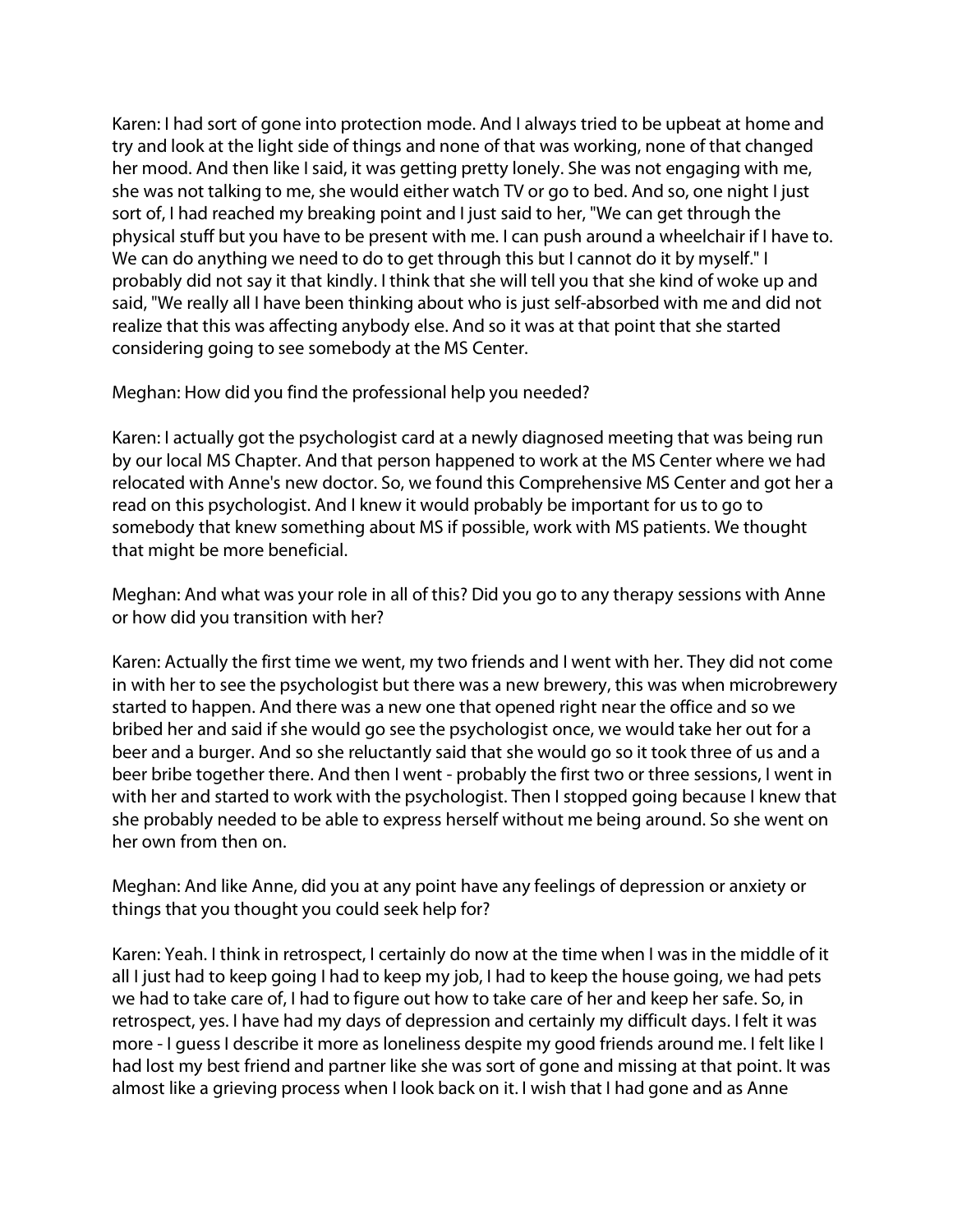started to see her psychologist, I wish I had done the same thing on my own because I think it would have been helpful to help me and let me understand better what I was going through, and also maybe strategize about how I could best help Anne.

Meghan: Were you able ever to connect with other support partners of people living with MS?

Karen: When we went to the newly diagnosed meeting, there is somebody usually brought somebody so there were - I am sure, there were support partners in the room and we talked a little bit but I do not think there was as much of a heightened-awareness of the support partner at that point. I have certainly seen that change in the last few years, with the work that the MS Society has been doing and Can Do MS and lots of groups. There was not like, we all got together and chatted about it. I think I do remember talking to a couple of people and everybody's story is a little different because everybody is dealing with different symptoms. So, I remember there were some care partners that were dealing with more physical stuff and at the time I thought, "Oh that has got to be difficult." I am not sure the physical stuff any more challenging than the depression and cognition but I do see a lot more of that happening now which I think is great.

Meghan: So, circling a little bit back to the beginning of your story with Anne and getting into working with the psychologist, I would like to hear a little bit more about how that was helpful to her? What changes did you saw? And if she got any other kinds of mental health treatment at the time.

Karen: I guess a couple of things happened. She started to enjoy going to talk with the psychologist although she did not really, she would never say that out loud. But what I saw starting to happen was, she would come home and I would say, "How did things go?" And so, she was working on some coping strategies about how to get back into teaching. If you talk to Anne, she will say that one of her biggest struggles was this loss of control. She thought that she could not control anything that was going on. There was not a cure. She was not sure, the future was so unpredictable, what something else going to happen in another month. But she really started to work with her psychologist on just small things at first like how to regain control and deal with some coping skills in the classroom so that we could get her back to work. And she was fortunate enough that she was able to go back to work through her psychologist and then her doctor. She did finally get on and anti-depression pill which Anne calls her happy pill. And after a few months of being on that, we saw a big change in her. She started to feel better. So it was sort of a combination of that. That is pretty much how her total mental health package worked for her. So these coping skills, getting back into the classroom, and then getting on some medication that helped her.

Meghan: So, you were lucky enough to be near a Comprehensive MS Center that had a psychologist who knew about MS. But for those listening to the podcast who might not have such a resource. I just wanted to take a quick break and comment on other ways that they might be able to find similar resources. The National MS Society has a program called The Navigator program which can direct individuals to resources in their specific area and you can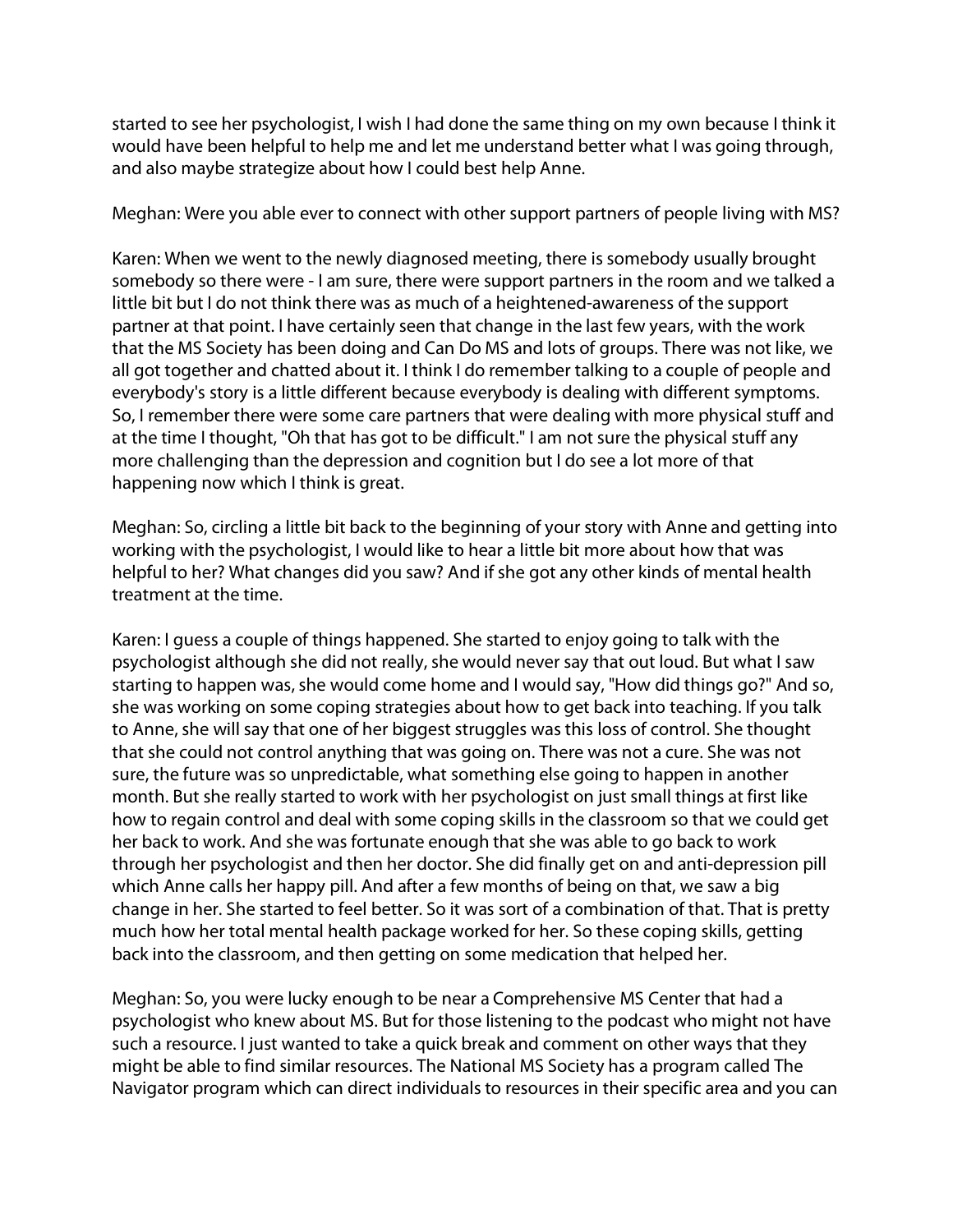access that by the National MS Society's website. There is a phone number for the MS Navigator Program and there is also a chatbox on the website that people can log into. There is also a website called www.helppro.com which has a drop-down option for mental health professionals with experience in MS. And many neurologists and Primary Care Providers also have access to mental health providers in their specific community. So, those are a few ways that maybe other people might be able to access similar resources that you both did. Anything else that you can think of that I have not mentioned?

Karen: Look. We are lucky. We live in the New York City area. So, we were fortunate that we could find the healthcare that we needed here and we had insurance so that was very helpful. But I know a lot of people are going more to websites and all the good people that do these programs. I know that that has been very helpful.

Meghan: So, how did you manage overtime to cope with the emotions that you had throughout this entire period?

Karen: It has not always been easy and we still have days. It is really our friends, our support group of friends and family have been extremely important to me. That is kind of what gets me through the day. My work, too, keeps me busy. But really, it has been our network of friends that have been most helpful to me and we feel fortunate that we have great friends.

Meghan: What is it about those friendships that help you see their support? Or what is it about them that shows you that they are in your corner?

Karen: Well, they kind of went on the journey with us, many of our friends. And I have some friends that are in the health care profession and everybody sort of pitched into. One thing I did when Anne was first diagnosed was, let us try and find out as much information as we can about MS because we knew very little. And so they kind of went on that journey with me and if they thought they found a resource that we could tap into that would be helpful, they would call. They also check in with me to this day to make sure I will get the question, "How are you doing?" Like, "I am fine." "No, but how are you really doing?" And they check in with Anne a lot, do not tell her but they do. They check in with her and if they detect something that might not be quite right, they give me a ring and just to check in with us and make sure that we are okay. And they make sure that we have fun.

Meghan: How do you balance being a support partner in the MS perspective and your relationship? So, not kind of leaning too much to being a care provider but maintaining that partnership, that relationship that you both have.

Karen: I would lie if I said that her diagnosis and us going through this journey did not change our relationship. I think it did. And we still struggle with that. I am kind of a protective nudge, to begin with by nature. And so, all of this that we were going through and particularly when Anne was being a little like a curmudgeon really did affect how we reacted to each other. And we have spent a lot of time and a lot of years trying to regain our relationship though, I guess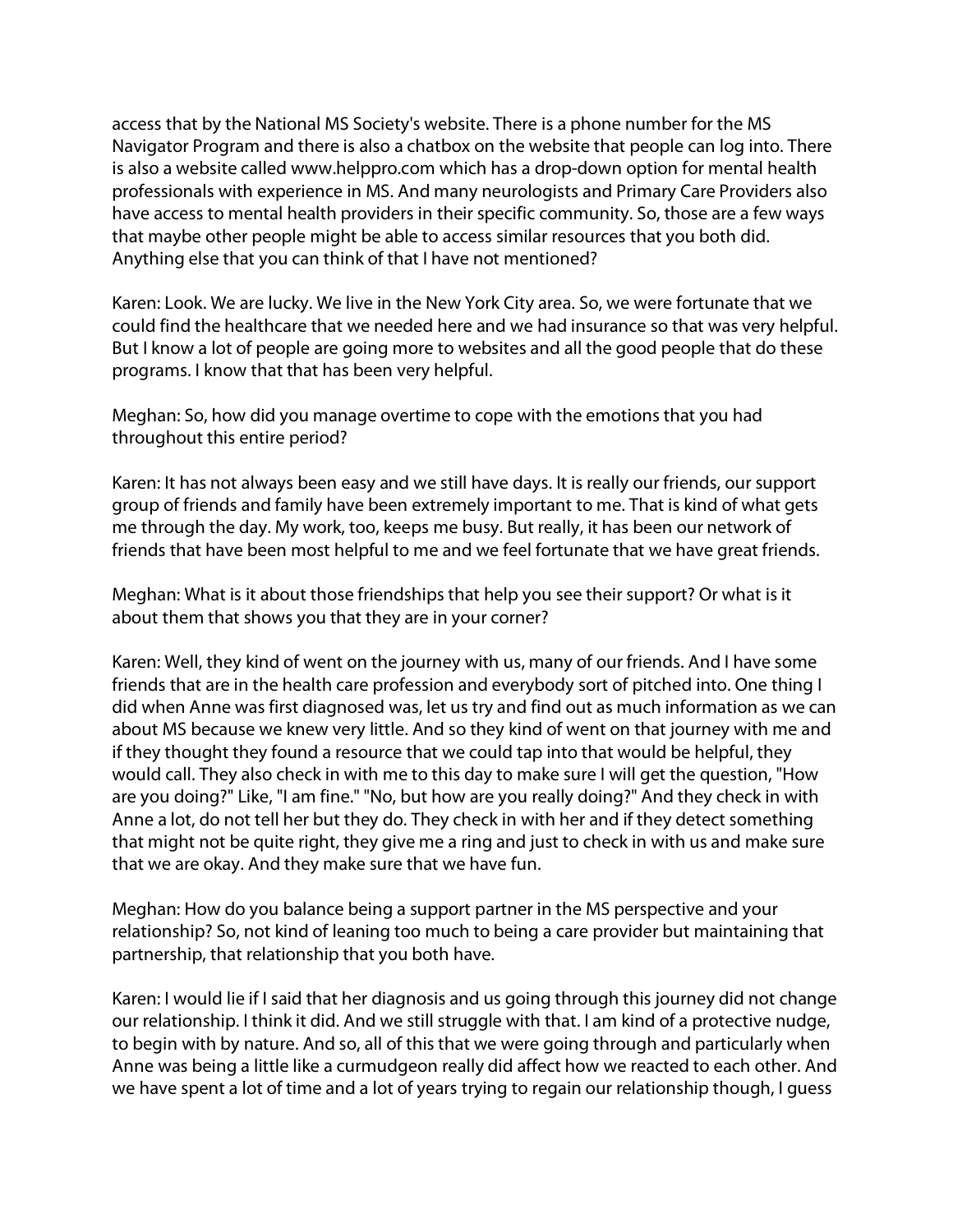the way it was which probably it has not and nobody is. All relationships evolve over time. But I have had to take a step back and there was been some points where - particularly when it looks like she is not feeling well or something is up, I can be sort of constant like, "What is going on?" "Are you okay? You should talk to me." And so, we finally at one point she said, "You are like a pain. I got a mother I do not need another mother." I said, but I have to be because at the beginning of this when mood issues were a real problem, she would not confide to me. She would not tell me anything. And so, we finally came to an agreement. I said look, "I will stop asking you how you are and do you need anything. If you will promise me that you will tell me when something is wrong." So we kind of came to that agreement over the years. So, I try to back off as much as I can. But I am way overprotective and that drives her crazy. So we have had to work on those kinds of things and we have had to change a little bit of how we do stuff. So, Anne has a lot more energy in the morning and she gets more tired as the day goes on and at night. And I tend to work late so what was happening is I would get home from work and she would sort of being out. And so, she was out early in the morning when she was teaching. And so, we really did not get to spend much time together. So, I took a look at my schedule and I trade to stay home a few mornings a week because Anne is retired now so I try to come in a little later to work because I tend to work nights, weekends, and afternoons more. So that we have some time a few days a week in the morning just to reconnect. So, we have tried to make those kinds of adjustments around when she is feeling best when we have the energy to do stuff. So there have been those kinds of accommodations that we have tried to make in our relationship as well.

Meghan: So that sounds like a lot of communication over time and making adjustments as you noticed things that needed to be changed.

Karen: Yeah. Unfortunately, it takes a little while to figure that out. So, there is always like a rough spot before that. But yeah, you kind of figure it out and try to be reflective and then, try to communicate with each other, what is going on and then come to some sort of a solution. But I do not think it is - I think that happens in every relationship, the diagnosis that is always there and then uncertainty sort of ramp some of that up. And also how she is feeling and how I am feeling. I mean, there is I think I am very susceptible to sort of stress-related health issues. So, I have to be careful about making sure I am taking care of myself and not under too much stress. And I have had to learn to allow and to take care of me. That has been hard to do but in retrospect, I realized that has been very helpful to her because that is the control that she wants and she wants to play that role so that took a while for me to figure out as well.

Meghan: That is a really good point that a lot of times I have heard - I hear from people that if you are caring for somebody who has a diagnosis of MS, they almost let their own health go or do not focus on their own health as much and that is a lesson that you have learned and you have had to focus on overtime.

Karen: Yeah. And I think that no matter what folks are dealing with in terms of their MS symptoms, I have learned to ask Anne to do stuff for me. It took me a while to do that. I felt like I had to do it all and I should not ask her and she is dealing with enough. But what I found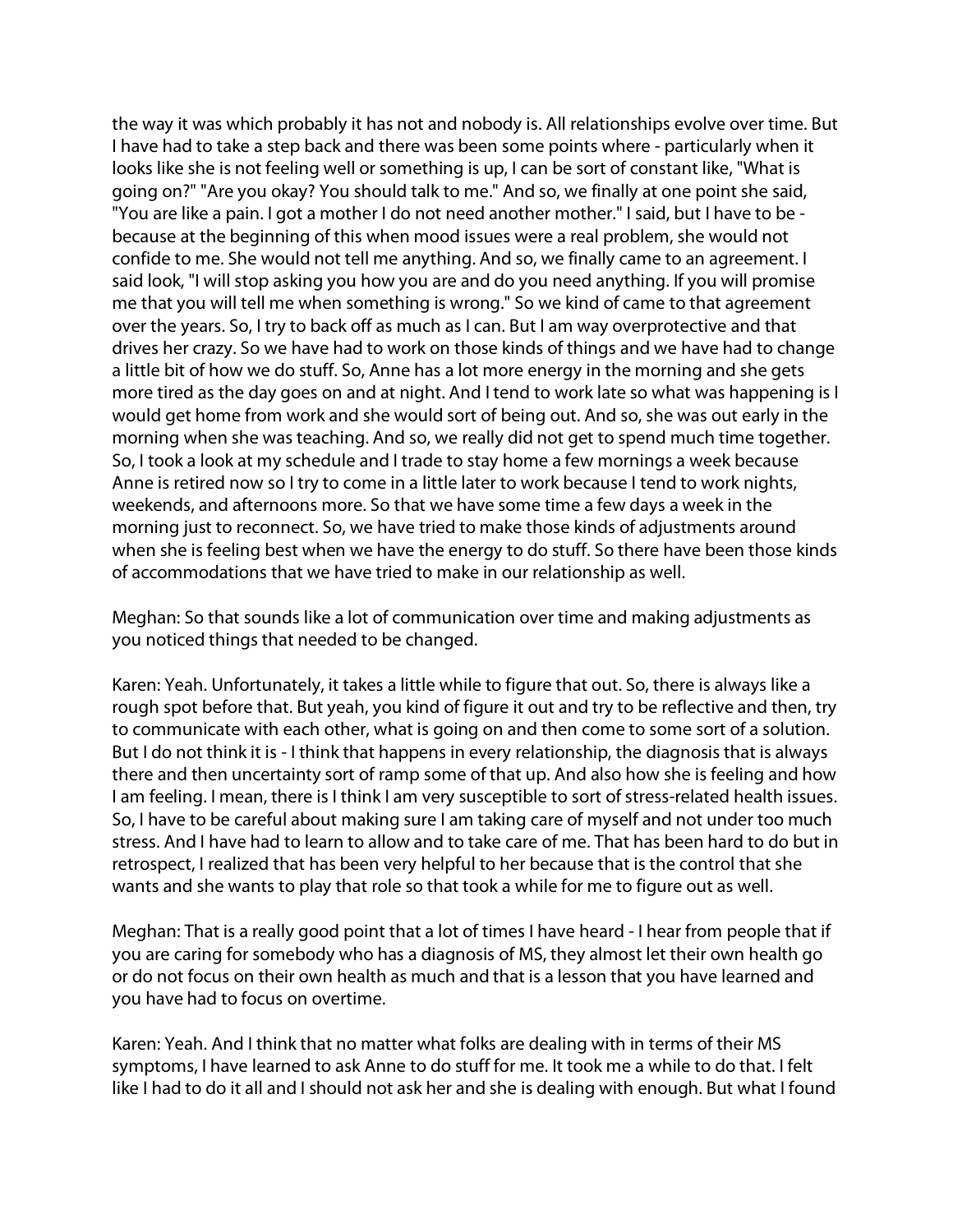was even if I could find one small thing that she could do that was helpful for us or as a family, that made her feel better, that made her feel useful, that made her gain some control back and gave her some energy so I have tried to focus on asking her to do some stuff and not hesitate doing that and we just have to be honest with each other. She has to tell me if she has something - she does not think she can do, then we figure out something else. I think the ask is important.

Meghan: What other advice or whatever other thoughts do you have for people who are newly diagnosed? Not just people with MS but their support partners as well.

Karen: Well, I think reaching out for help is the most important thing. There is a lot of resources as you mentioned. If you are not even in an area with a lot of resources, you can get online and try to find some help. I encourage, even if the person with MS does not want to get help at first, I would encourage those in a support position to get reach out and get help for themselves. Even if it is just information or someone to talk to about what they are going through. I think that is really important. I think that this is a life-long journey and you may have to seek support at various ways of through that journey. We have had our ups and downs, you go along for a while and everything is great and then something else happens or there is a blip in the road. I think you have to have it in the back of your mind that you may have to ask for help at various stages. I think it is great to laugh and to cry together and continue to be honest with each other. Those are things that we have found helpful.

Meghan: Extremely well said. Are there any other thoughts that you have that you think somebody listening might need to hear? Or any questions that I did not ask that you think would be helpful for anyone listening to here.

Karen: Yeah. I just hope folks that have might find that our journey and some things that we went through would be helpful for them. And I think it is important to realize you are not alone. When Anne was diagnosed with MS, she goes, "I think I am the only person with MS." I am like, "Well, I do not think that is true. There is probably a couple of other people out there. So we just have to go find them." So, that initial shock of the diagnosis is tough to get through and it does feel lonely at first but the more you can surround yourself with resources and like people, I think the better off you are. And just try not to be isolated. For sure, you are not the only people going through this and what you might think other people have an experience. I am sure that there are people out there that have experienced the same thing. So it is just a matter of trying to reach out and find them.

Meghan: Karen, thank you so much for sharing your story and Anne's story as well and helping other support partners who might be going through something similar.

Karen: Yep, I am happy to do it and hopefully folks find this program helpful for them.

Rachel: Thank you to both Karen and Meghan for joining us. And Karen, we really appreciate you sharing your experiences to help others understand the impact mood and cognitive